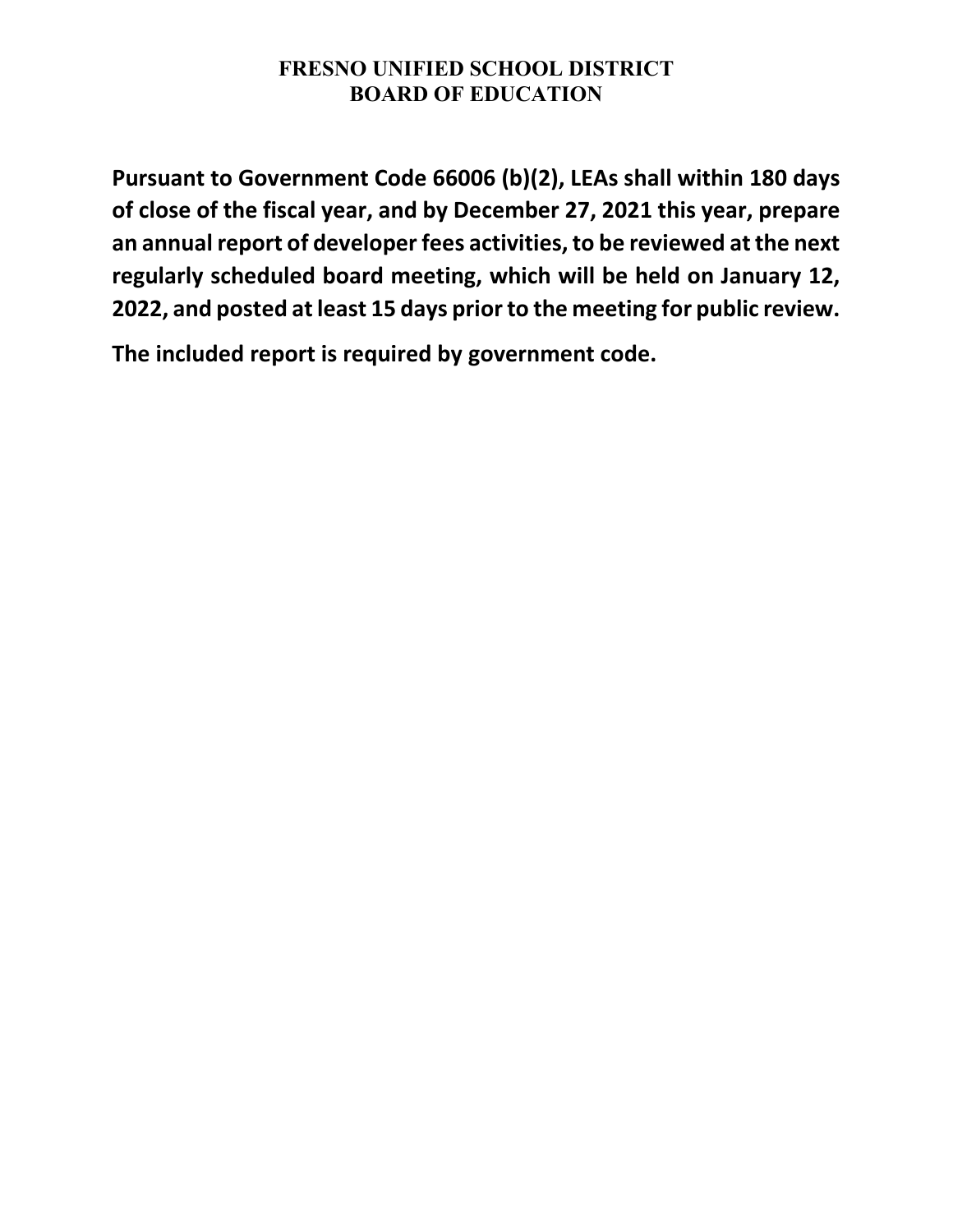### **2020/21 SCHOOL FACILITY FEE PUBLIC INFORMATION REPORT**

#### **Introduction**

Government Code Sections 66001 and 66006 require school districts to provide public information regarding the fees collected for school facilities as a condition of development approved in accordance with Government Code Section 53090. This report provides the public information.

#### **Summary of the School Facility Fee Program**

In accordance with Education Code 17620 and Government Code Section 65995, school districts are authorized to levy fees on new residential and commercial/industrial construction for the purpose of providing school facilities necessitated by the new development. These fees are commonly referred to as "school fees" or "developer fees." The fee revenue cannot be used for regular maintenance or routine repair of school buildings.

Government Code Section 65995 provides for adjustment of the fees every two years, based upon the change in the Class B construction cost index as determined by the State Allocation Board. The rates approved by the Board of Education on June 17, 2020, became effective August 17, 2020 for the twoyear period:

- \$4.08 per square foot for residential construction
- \$0.66 per square foot for commercial/industrial construction

#### **Purpose of the School Facility Fee**

Fresno Unified utilizes school facility fee revenue to support construction and reconstruction projects, including providing student housing through relocatable classrooms, and to pay administrative, legal, and planning costs.

#### **Required Relationship between the Fees and the Purpose**

Fresno Unified is responsible to show the nexus between development within the district and the need to collect school fees to mitigate the impact of the development. New residential and commercial/ industrial development generates additional students who require additional school facilities. Specifically, the square footage of the new developments has a direct relationship to the number of students generated and therefore to the facilities that must be added to accommodate these students.

As reported in the Development Fee Justification Study dated May 2020, and provided to the Board of Education, the district's current enrollment exceeds the capacity of existing school facilities. The Study indicates that over the next five years new residential and commercial/industrial development will generate over 520 students for whom additional facilities must be provided.

Furthermore, the cost to provide these additional facilities exceeds the amount of the fees, which are collected on the construction that generates the students. Thus, there is a direct relationship between the school facility fee and the purpose of levying the fee.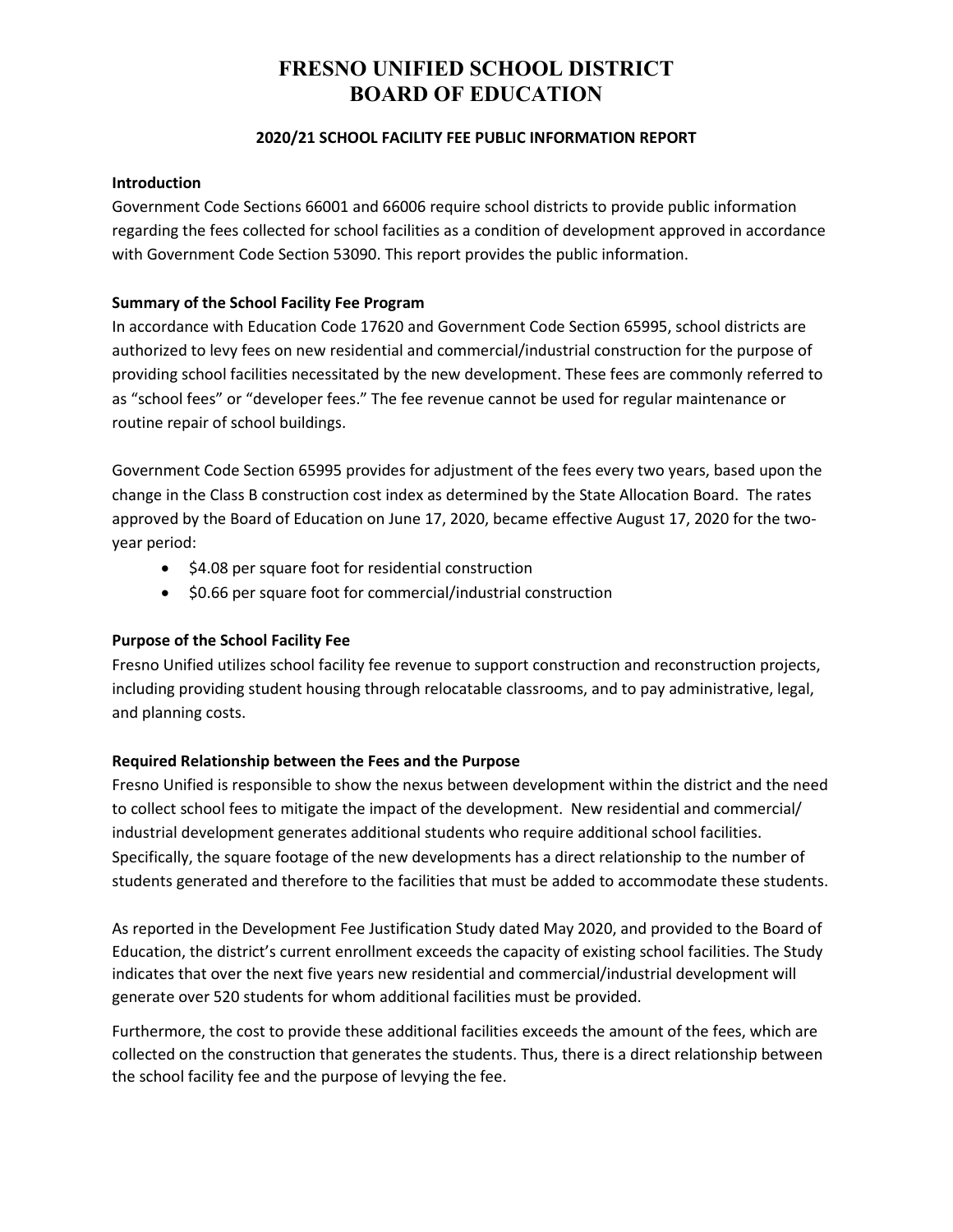#### **Statutory Requirements to Provide the Public with Specific Findings Annually**

Pursuant to Government Code Section 66006, Fresno Unified is required to make available to the public the following information:

- Brief description of the type of fee
- Amount of the fee
- Beginning and ending balance of the fees
- Total amount of the fees collected and any interest earned
- Identification of each public improvement on which fees were expended
- Identification of an approximate date by which construction of the public improvement will commence if the local agency determines sufficient funds have been collected to complete financing on an incomplete public improvement
- Description of each inter-fund transfer or loan made from the account or fund
- Amount of any refund made

| <b>Fiscal Year</b> | <b>Beginning</b><br><b>Balance</b> | <b>Fees Collected</b> | <b>Interest</b><br><b>Income</b> | <b>Expenses</b> | <b>Ending Balance</b> |
|--------------------|------------------------------------|-----------------------|----------------------------------|-----------------|-----------------------|
| 2016/17            | 1,613,201                          | 982,089               | 23,364                           | 1,314,079       | 1,304,575             |
| 2017/18            | 1,304,575                          | 1,315,512             | 18,930                           | 2,088,074       | 550,943               |
| 2018/19            | 550,943                            | 2,041,521             | 35,856                           | 166,093         | 2,462,227             |
| 2019/20            | 2,462,227                          | 1,779,536             | 67,186                           | 1,739,520       | 2,569,429             |
| 2020/21            | 2,569,429                          | 942,297               | 28,363                           | 2,576,093       | 963,996               |

### **Five-Year Fund Activity and Fund Balance**

## **Improvements Funded with School Facility Fees in 2020/21**

| <b>Improvement</b>                                                   | Cost      | % Funded by Fees | <b>Substantial Completion</b> |
|----------------------------------------------------------------------|-----------|------------------|-------------------------------|
| Facility Adjustments to accommodate<br>changes in student enrollment | 2,547,824 | 91%              | Summer/Fall 2021              |
| Administration costs (3%)                                            | 28,269    | 100%             | N/A                           |